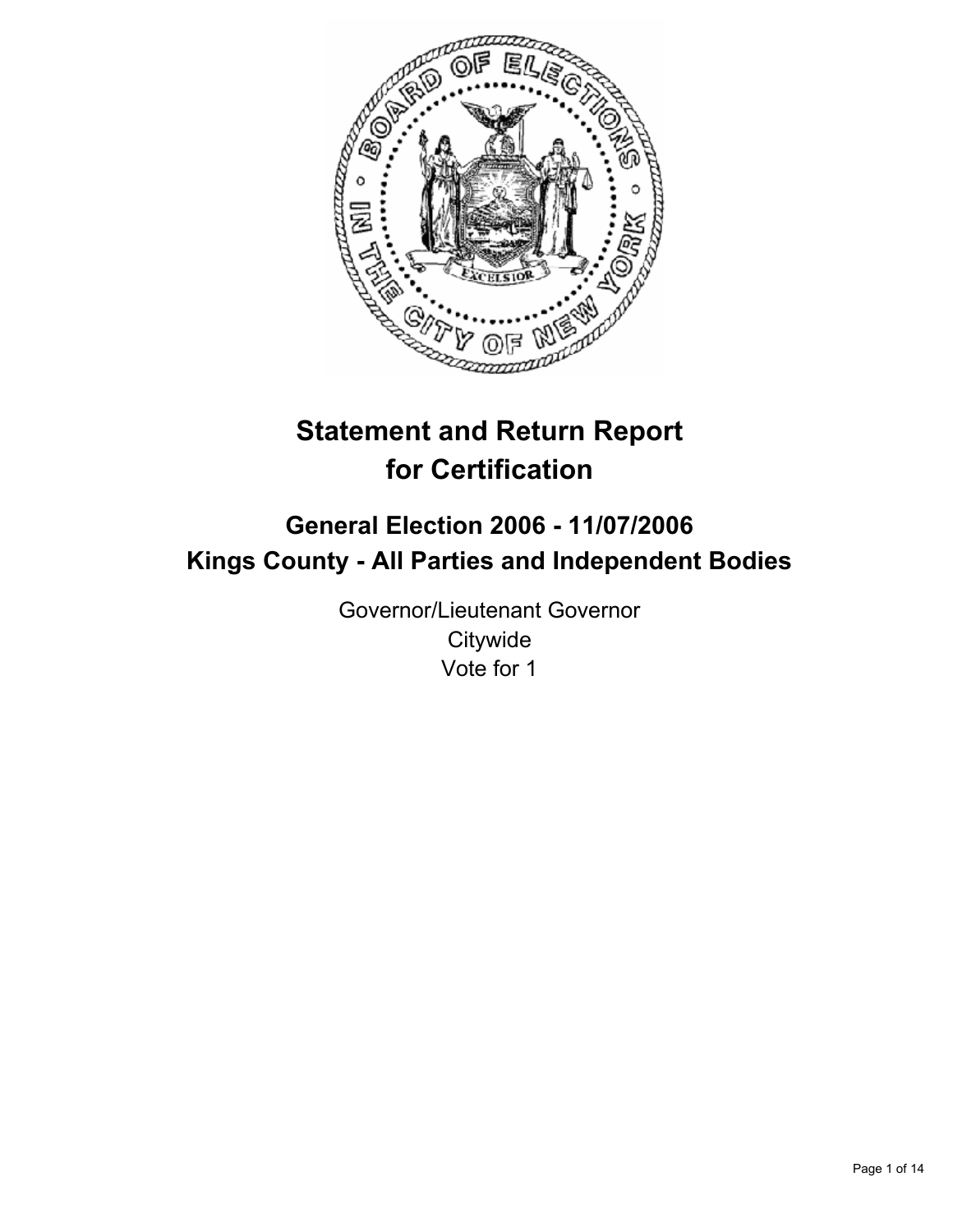

| <b>PUBLIC COUNTER</b>                                | 18,135         |
|------------------------------------------------------|----------------|
| <b>EMERGENCY</b>                                     | 32             |
| ABSENTEE/MILITARY                                    | 146            |
| <b>AFFIDAVIT</b>                                     | 320            |
| <b>Total Ballots</b>                                 | 18,667         |
| JOHN J FASO / C SCOTT VANDERHOEF (REPUBLICAN)        | 536            |
| ELIOT SPITZER / DAVID A PATERSON (DEMOCRATIC)        | 14,393         |
| ELIOT SPITZER / DAVID A PATERSON (INDEPENDENCE)      | 413            |
| JOHN J FASO / C SCOTT VANDERHOEF (CONSERVATIVE)      | 136            |
| ELIOT SPITZER / DAVID A PATERSON (WORKING FAMILIES)  | 665            |
| MALACHY MCCOURT / ALISON DUNCAN (GREEN)              | 37             |
| JOHN CLIFTON / DONALD SILBERGER (LIBERTARIAN)        | 31             |
| JIMMY MCMILLAN (RENT IS TOO HIGH)                    | 91             |
| MAURA DELUCA / BEN O'SHAUGHNESSY (SOCIALIST WORKERS) | 15             |
| CHARLES BARRON (WRITE-IN)                            | 4              |
| MARY FRANCE/ RON DANIELS (WRITE-IN)                  | $\overline{2}$ |
| SHAKA ZULU (WRITE-IN)                                |                |
| <b>Total Votes</b>                                   | 16,324         |
| Unrecorded                                           | 2,343          |

| 20,300 |
|--------|
| 193    |
| 366    |
| 235    |
| 21,172 |
| 2,419  |
| 15,243 |
| 519    |
| 377    |
| 727    |
| 108    |
| 36     |
| 59     |
| 10     |
| 1      |
|        |
|        |
| 19,501 |
| 1,671  |
|        |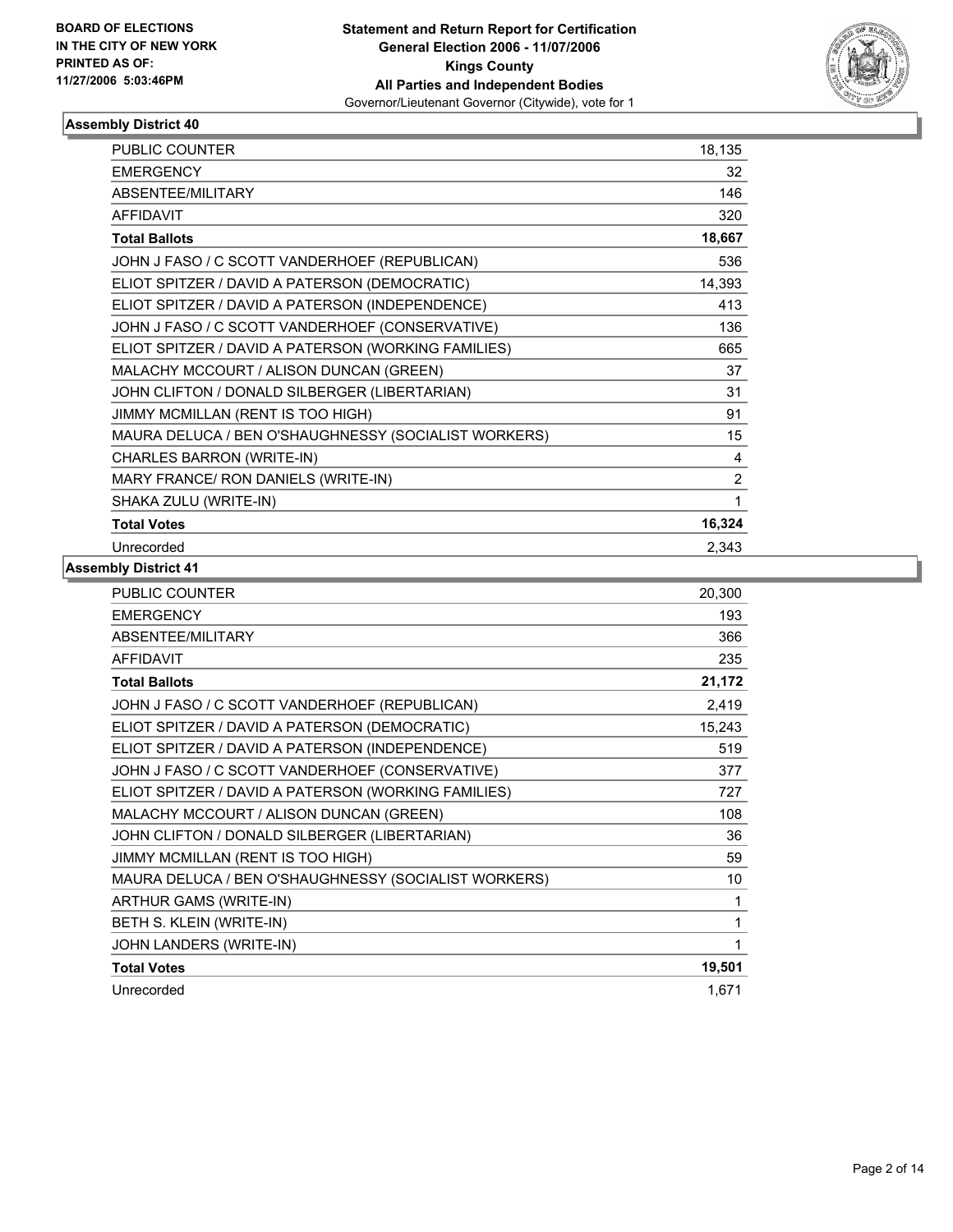

| <b>PUBLIC COUNTER</b>                                | 15,674 |
|------------------------------------------------------|--------|
| <b>EMERGENCY</b>                                     | 254    |
| ABSENTEE/MILITARY                                    | 239    |
| <b>AFFIDAVIT</b>                                     | 299    |
| <b>Total Ballots</b>                                 | 16,528 |
| JOHN J FASO / C SCOTT VANDERHOEF (REPUBLICAN)        | 831    |
| ELIOT SPITZER / DAVID A PATERSON (DEMOCRATIC)        | 12,326 |
| ELIOT SPITZER / DAVID A PATERSON (INDEPENDENCE)      | 456    |
| JOHN J FASO / C SCOTT VANDERHOEF (CONSERVATIVE)      | 160    |
| ELIOT SPITZER / DAVID A PATERSON (WORKING FAMILIES)  | 893    |
| MALACHY MCCOURT / ALISON DUNCAN (GREEN)              | 104    |
| JOHN CLIFTON / DONALD SILBERGER (LIBERTARIAN)        | 29     |
| JIMMY MCMILLAN (RENT IS TOO HIGH)                    | 63     |
| MAURA DELUCA / BEN O'SHAUGHNESSY (SOCIALIST WORKERS) | 8      |
| MS. GITTEL FEINTUCH (WRITE-IN)                       |        |
| <b>Total Votes</b>                                   | 14,871 |
| Unrecorded                                           | 1,657  |

| <b>PUBLIC COUNTER</b>                                | 18,188 |
|------------------------------------------------------|--------|
| <b>EMERGENCY</b>                                     | 40     |
| <b>ABSENTEE/MILITARY</b>                             | 330    |
| <b>AFFIDAVIT</b>                                     | 294    |
| <b>Total Ballots</b>                                 | 18,897 |
| JOHN J FASO / C SCOTT VANDERHOEF (REPUBLICAN)        | 732    |
| ELIOT SPITZER / DAVID A PATERSON (DEMOCRATIC)        | 14,414 |
| ELIOT SPITZER / DAVID A PATERSON (INDEPENDENCE)      | 428    |
| JOHN J FASO / C SCOTT VANDERHOEF (CONSERVATIVE)      | 175    |
| ELIOT SPITZER / DAVID A PATERSON (WORKING FAMILIES)  | 1,035  |
| MALACHY MCCOURT / ALISON DUNCAN (GREEN)              | 92     |
| JOHN CLIFTON / DONALD SILBERGER (LIBERTARIAN)        | 25     |
| JIMMY MCMILLAN (RENT IS TOO HIGH)                    | 87     |
| MAURA DELUCA / BEN O'SHAUGHNESSY (SOCIALIST WORKERS) | 20     |
| BILL WELD (WRITE-IN)                                 | 1      |
| LEWIS CUMMING (WRITE-IN)                             |        |
| YISROEL DAVID ROSENBERG (WRITE-IN)                   |        |
| <b>Total Votes</b>                                   | 17,011 |
| Unrecorded                                           | 1,886  |
|                                                      |        |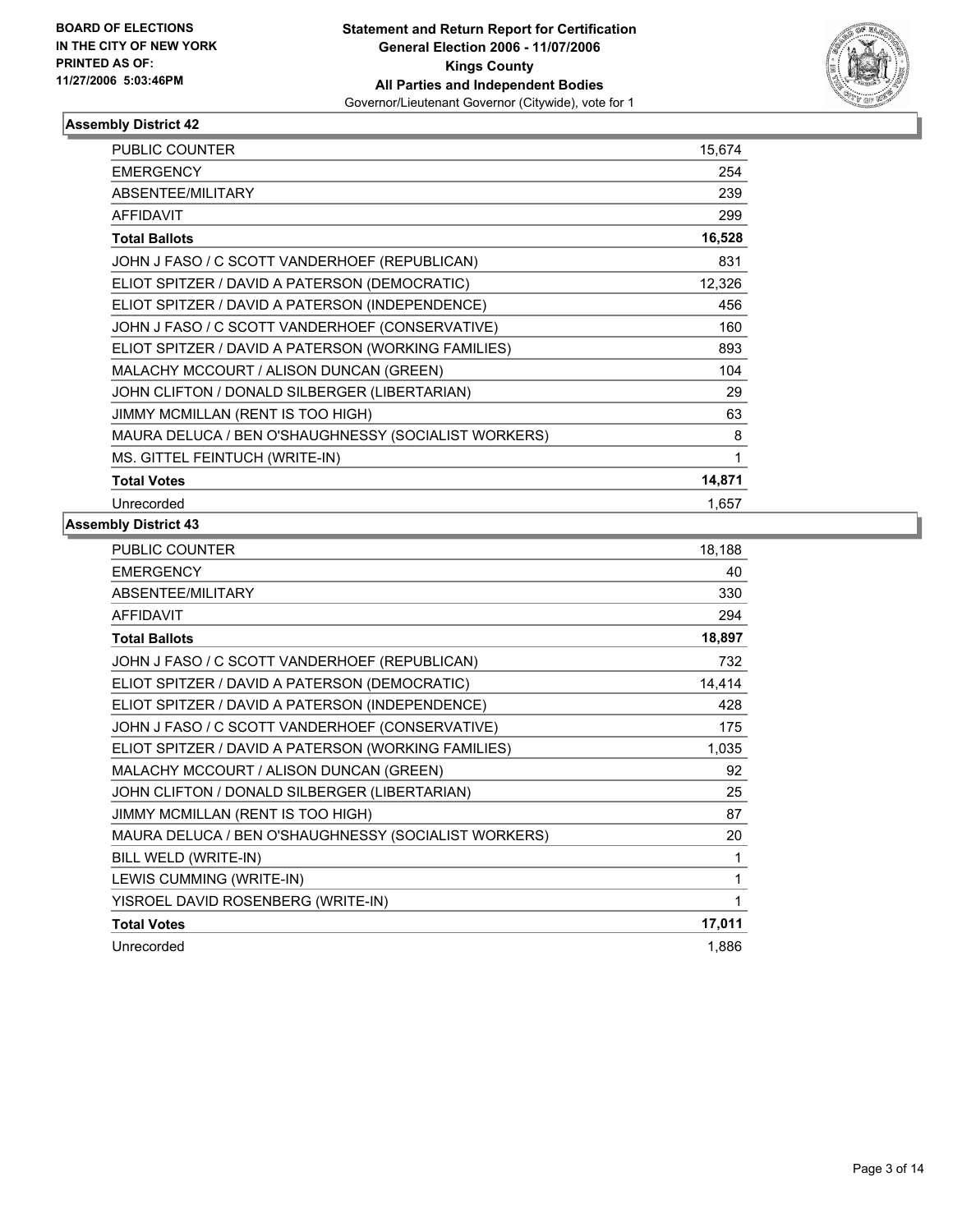

| <b>PUBLIC COUNTER</b>                                | 21,218 |  |
|------------------------------------------------------|--------|--|
| <b>EMERGENCY</b>                                     | 101    |  |
| <b>ABSENTEE/MILITARY</b>                             | 451    |  |
| <b>AFFIDAVIT</b>                                     | 517    |  |
| <b>Total Ballots</b>                                 | 22,430 |  |
| JOHN J FASO / C SCOTT VANDERHOEF (REPUBLICAN)        | 2,168  |  |
| ELIOT SPITZER / DAVID A PATERSON (DEMOCRATIC)        | 13,739 |  |
| ELIOT SPITZER / DAVID A PATERSON (INDEPENDENCE)      | 648    |  |
| JOHN J FASO / C SCOTT VANDERHOEF (CONSERVATIVE)      | 335    |  |
| ELIOT SPITZER / DAVID A PATERSON (WORKING FAMILIES)  | 3,494  |  |
| MALACHY MCCOURT / ALISON DUNCAN (GREEN)              | 641    |  |
| JOHN CLIFTON / DONALD SILBERGER (LIBERTARIAN)        | 59     |  |
| JIMMY MCMILLAN (RENT IS TOO HIGH)                    | 78     |  |
| MAURA DELUCA / BEN O'SHAUGHNESSY (SOCIALIST WORKERS) | 16     |  |
| CHARLES BARRON (WRITE-IN)                            | 1      |  |
| JOHN JACOB (WRITE-IN)                                | 1      |  |
| JOHNATHAN TASINI (WRITE-IN)                          | 1      |  |
| JONATHAN A KOLLEENY (WRITE-IN)                       | 1      |  |
| SINGEL HEIMER SCHMIDT (WRITE-IN)                     | 1      |  |
| <b>Total Votes</b>                                   | 21,183 |  |
| Unrecorded                                           | 1,247  |  |

| PUBLIC COUNTER                                       | 14,026 |
|------------------------------------------------------|--------|
| <b>EMERGENCY</b>                                     | 97     |
| ABSENTEE/MILITARY                                    | 399    |
| <b>AFFIDAVIT</b>                                     | 144    |
| <b>Total Ballots</b>                                 | 14,752 |
| JOHN J FASO / C SCOTT VANDERHOEF (REPUBLICAN)        | 2,980  |
| ELIOT SPITZER / DAVID A PATERSON (DEMOCRATIC)        | 9,302  |
| ELIOT SPITZER / DAVID A PATERSON (INDEPENDENCE)      | 389    |
| JOHN J FASO / C SCOTT VANDERHOEF (CONSERVATIVE)      | 356    |
| ELIOT SPITZER / DAVID A PATERSON (WORKING FAMILIES)  | 392    |
| MALACHY MCCOURT / ALISON DUNCAN (GREEN)              | 114    |
| JOHN CLIFTON / DONALD SILBERGER (LIBERTARIAN)        | 38     |
| JIMMY MCMILLAN (RENT IS TOO HIGH)                    | 35     |
| MAURA DELUCA / BEN O'SHAUGHNESSY (SOCIALIST WORKERS) | 5      |
| UTRICE LEID (WRITE-IN)                               | 1      |
| <b>Total Votes</b>                                   | 13,612 |
| Unrecorded                                           | 1.140  |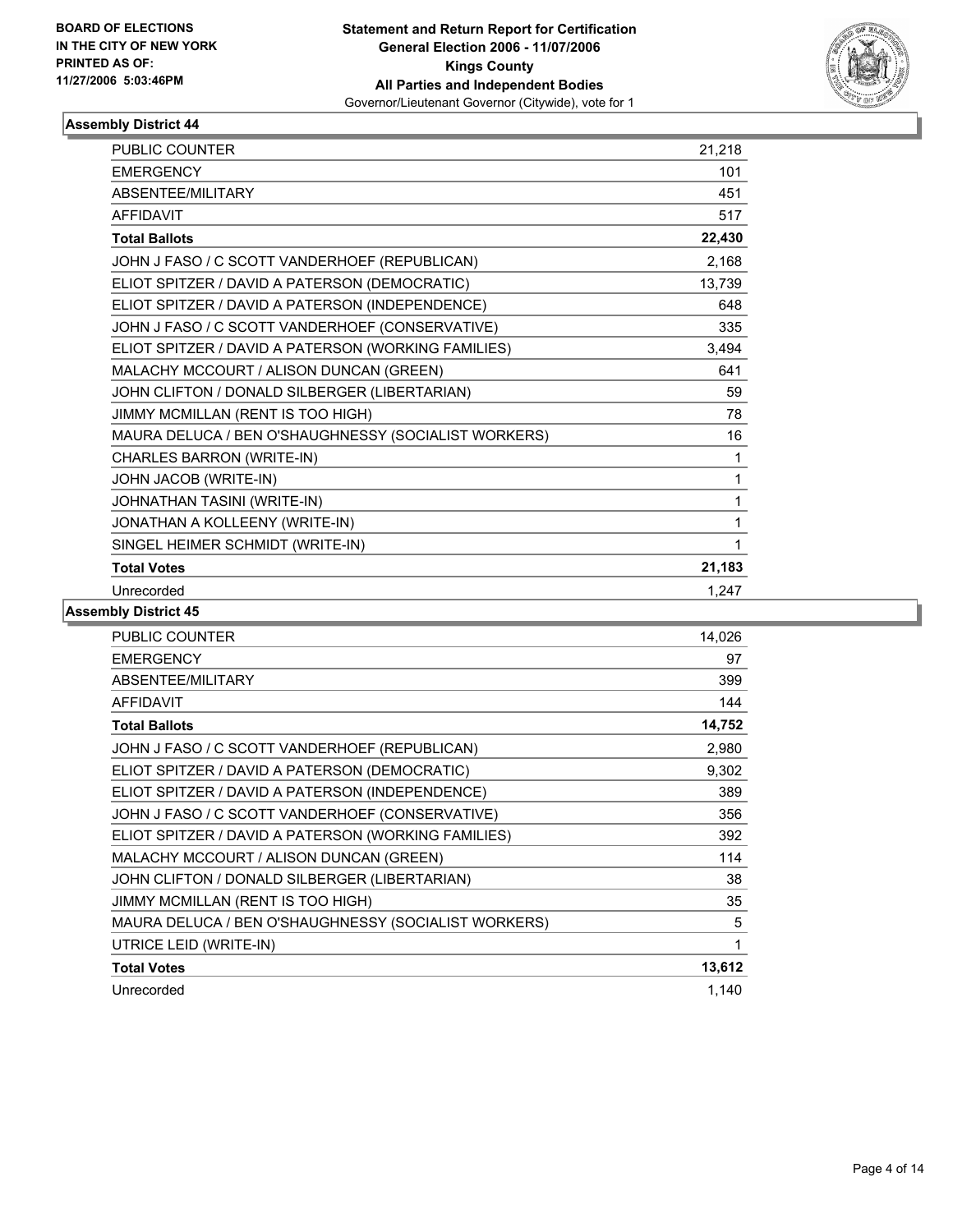

| <b>PUBLIC COUNTER</b>                                | 18,658 |
|------------------------------------------------------|--------|
| <b>EMERGENCY</b>                                     | 0      |
| ABSENTEE/MILITARY                                    | 527    |
| <b>AFFIDAVIT</b>                                     | 291    |
| <b>Total Ballots</b>                                 | 19,537 |
| JOHN J FASO / C SCOTT VANDERHOEF (REPUBLICAN)        | 3,433  |
| ELIOT SPITZER / DAVID A PATERSON (DEMOCRATIC)        | 12,101 |
| ELIOT SPITZER / DAVID A PATERSON (INDEPENDENCE)      | 480    |
| JOHN J FASO / C SCOTT VANDERHOEF (CONSERVATIVE)      | 434    |
| ELIOT SPITZER / DAVID A PATERSON (WORKING FAMILIES)  | 584    |
| MALACHY MCCOURT / ALISON DUNCAN (GREEN)              | 160    |
| JOHN CLIFTON / DONALD SILBERGER (LIBERTARIAN)        | 47     |
| JIMMY MCMILLAN (RENT IS TOO HIGH)                    | 66     |
| MAURA DELUCA / BEN O'SHAUGHNESSY (SOCIALIST WORKERS) | 12     |
| BILL BRADLEY (WRITE-IN)                              | 1      |
| BILL MURAWSKI (WRITE-IN)                             |        |
| BILL QUIRSPEAR (WRITE-IN)                            |        |
| MICHAEL BLOOMBERG (WRITE-IN)                         |        |
| <b>Total Votes</b>                                   | 17,321 |
| Unrecorded                                           | 2,216  |

| <b>EMERGENCY</b><br>5                                      |
|------------------------------------------------------------|
|                                                            |
| <b>ABSENTEE/MILITARY</b><br>380                            |
| <b>AFFIDAVIT</b><br>171                                    |
| 13,377<br><b>Total Ballots</b>                             |
| JOHN J FASO / C SCOTT VANDERHOEF (REPUBLICAN)<br>2,810     |
| ELIOT SPITZER / DAVID A PATERSON (DEMOCRATIC)<br>8,022     |
| ELIOT SPITZER / DAVID A PATERSON (INDEPENDENCE)<br>285     |
| JOHN J FASO / C SCOTT VANDERHOEF (CONSERVATIVE)<br>270     |
| ELIOT SPITZER / DAVID A PATERSON (WORKING FAMILIES)<br>357 |
| MALACHY MCCOURT / ALISON DUNCAN (GREEN)<br>71              |
| JOHN CLIFTON / DONALD SILBERGER (LIBERTARIAN)<br>31        |
| JIMMY MCMILLAN (RENT IS TOO HIGH)<br>35                    |
| MAURA DELUCA / BEN O'SHAUGHNESSY (SOCIALIST WORKERS)<br>13 |
| 11,894<br><b>Total Votes</b>                               |
| Unrecorded<br>1,483                                        |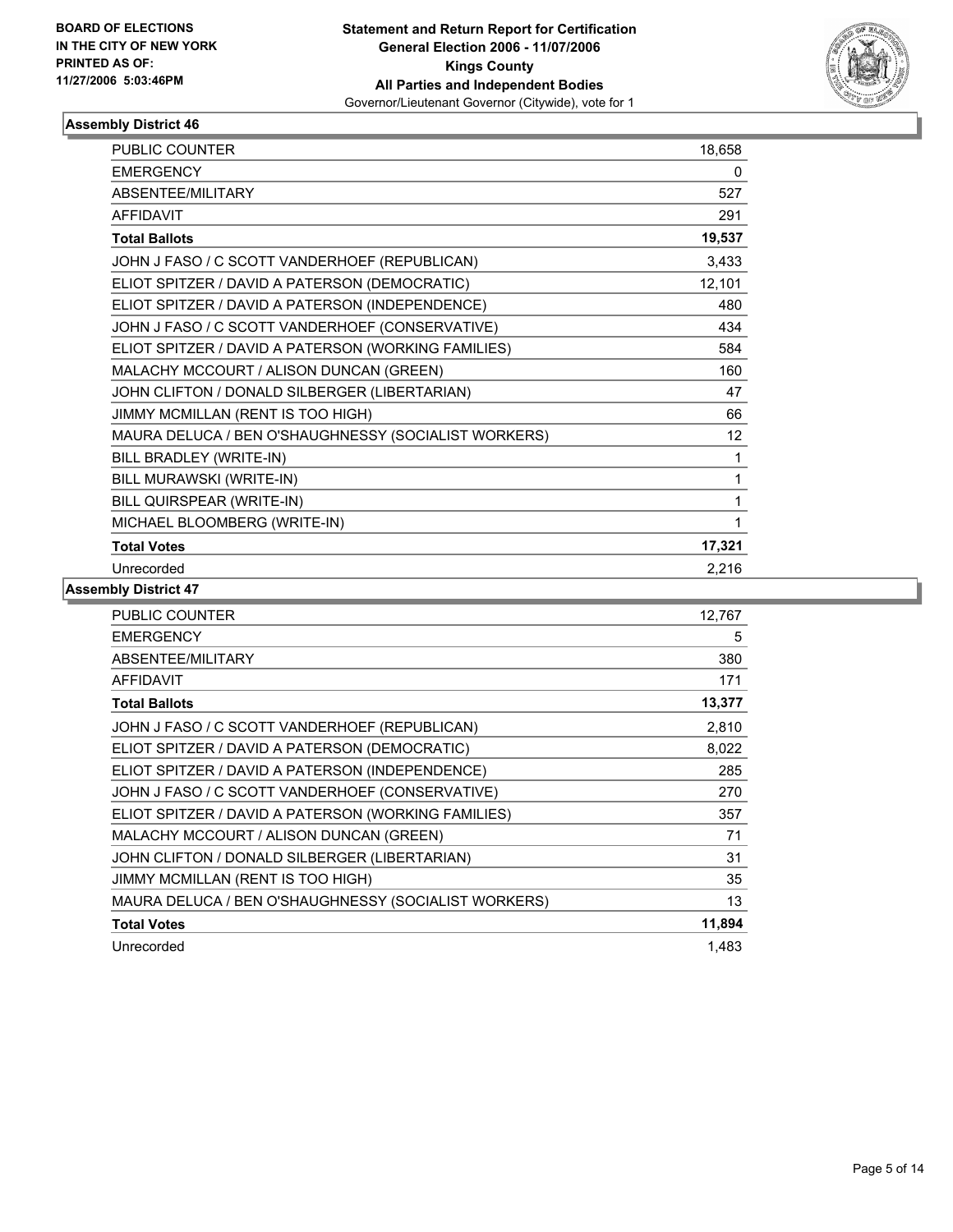

| <b>PUBLIC COUNTER</b>                                | 12,192 |  |
|------------------------------------------------------|--------|--|
| <b>EMERGENCY</b>                                     | 67     |  |
| ABSENTEE/MILITARY                                    | 274    |  |
| <b>AFFIDAVIT</b>                                     | 108    |  |
| <b>Total Ballots</b>                                 | 12,797 |  |
| JOHN J FASO / C SCOTT VANDERHOEF (REPUBLICAN)        | 3,311  |  |
| ELIOT SPITZER / DAVID A PATERSON (DEMOCRATIC)        | 6,882  |  |
| ELIOT SPITZER / DAVID A PATERSON (INDEPENDENCE)      | 402    |  |
| JOHN J FASO / C SCOTT VANDERHOEF (CONSERVATIVE)      | 472    |  |
| ELIOT SPITZER / DAVID A PATERSON (WORKING FAMILIES)  | 286    |  |
| MALACHY MCCOURT / ALISON DUNCAN (GREEN)              | 78     |  |
| JOHN CLIFTON / DONALD SILBERGER (LIBERTARIAN)        | 32     |  |
| JIMMY MCMILLAN (RENT IS TOO HIGH)                    | 44     |  |
| MAURA DELUCA / BEN O'SHAUGHNESSY (SOCIALIST WORKERS) | 9      |  |
| <b>Total Votes</b>                                   | 11,516 |  |
| Unrecorded                                           | 1.281  |  |

| PUBLIC COUNTER                                       | 11,511         |
|------------------------------------------------------|----------------|
| <b>EMERGENCY</b>                                     | 0              |
| ABSENTEE/MILITARY                                    | 267            |
| <b>AFFIDAVIT</b>                                     | 136            |
| <b>Total Ballots</b>                                 | 11,972         |
| JOHN J FASO / C SCOTT VANDERHOEF (REPUBLICAN)        | 2,941          |
| ELIOT SPITZER / DAVID A PATERSON (DEMOCRATIC)        | 6,775          |
| ELIOT SPITZER / DAVID A PATERSON (INDEPENDENCE)      | 273            |
| JOHN J FASO / C SCOTT VANDERHOEF (CONSERVATIVE)      | 373            |
| ELIOT SPITZER / DAVID A PATERSON (WORKING FAMILIES)  | 293            |
| MALACHY MCCOURT / ALISON DUNCAN (GREEN)              | 68             |
| JOHN CLIFTON / DONALD SILBERGER (LIBERTARIAN)        | 27             |
| JIMMY MCMILLAN (RENT IS TOO HIGH)                    | 29             |
| MAURA DELUCA / BEN O'SHAUGHNESSY (SOCIALIST WORKERS) | 9              |
| BILL O'REILLY (WRITE-IN)                             | $\overline{2}$ |
| BRUNO A. FRUSTASI (WRITE-IN)                         |                |
| SEAN HANNIKY (WRITE-IN)                              |                |
| <b>Total Votes</b>                                   | 10,792         |
| Unrecorded                                           | 1,180          |
|                                                      |                |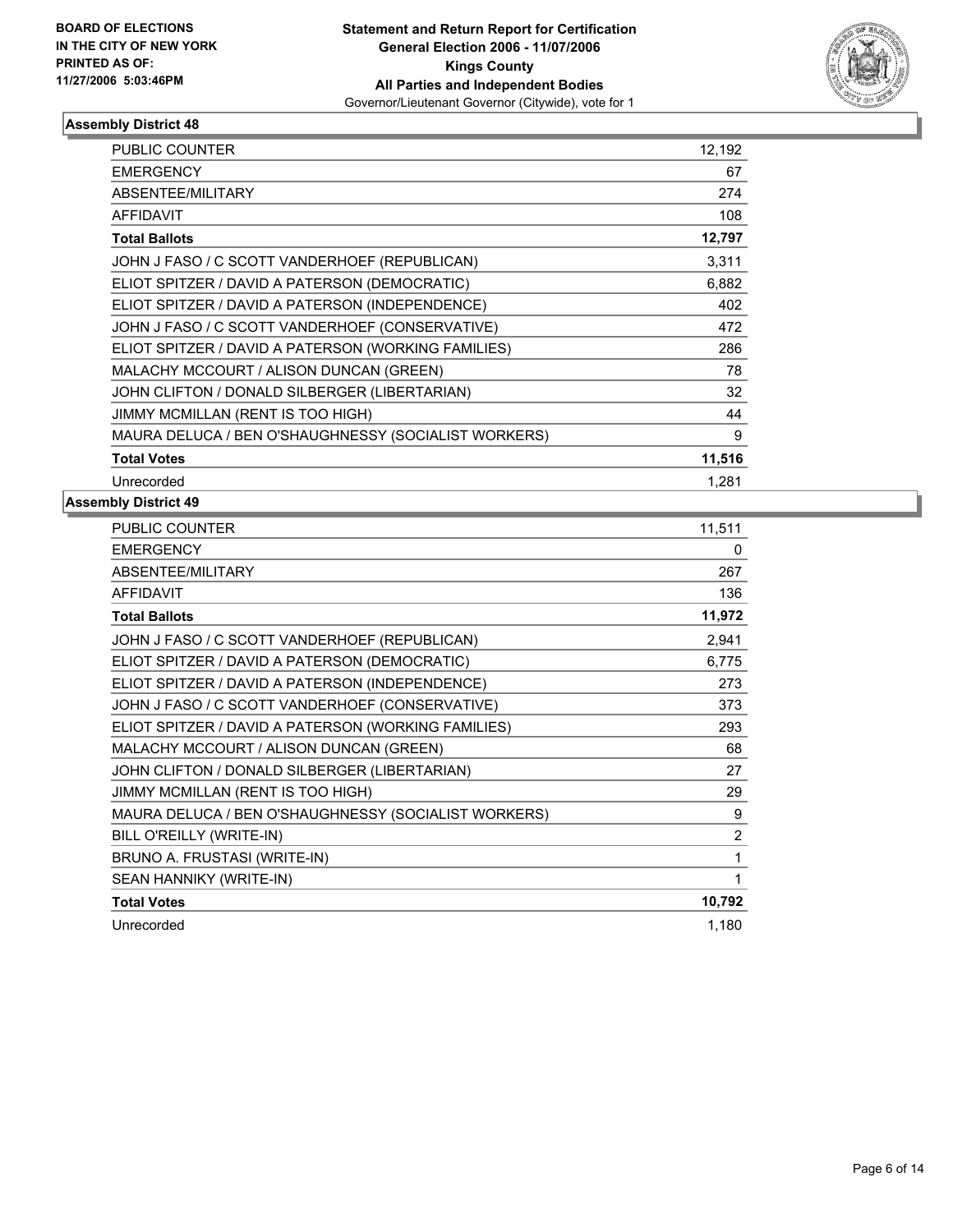

| <b>PUBLIC COUNTER</b>                                | 14,709         |
|------------------------------------------------------|----------------|
| <b>EMERGENCY</b>                                     | 317            |
| <b>ABSENTEE/MILITARY</b>                             | 247            |
| <b>AFFIDAVIT</b>                                     | 596            |
| <b>Total Ballots</b>                                 | 15,928         |
| JOHN J FASO / C SCOTT VANDERHOEF (REPUBLICAN)        | 1,459          |
| ELIOT SPITZER / DAVID A PATERSON (DEMOCRATIC)        | 10,384         |
| ELIOT SPITZER / DAVID A PATERSON (INDEPENDENCE)      | 463            |
| JOHN J FASO / C SCOTT VANDERHOEF (CONSERVATIVE)      | 152            |
| ELIOT SPITZER / DAVID A PATERSON (WORKING FAMILIES)  | 1,588          |
| MALACHY MCCOURT / ALISON DUNCAN (GREEN)              | 415            |
| JOHN CLIFTON / DONALD SILBERGER (LIBERTARIAN)        | 48             |
| JIMMY MCMILLAN (RENT IS TOO HIGH)                    | 91             |
| MAURA DELUCA / BEN O'SHAUGHNESSY (SOCIALIST WORKERS) | 24             |
| CHARLES BARRON (WRITE-IN)                            | 1              |
| JOHN FASO (WRITE-IN)                                 | $\overline{2}$ |
| KEVIN CUMMINS (WRITE-IN)                             | 1              |
| MATTHEW J. SANABRIA (WRITE-IN)                       | 1              |
| RABBI YEHRDA LEVIN (WRITE-IN)                        | 1              |
| RABBY ARON TIETELBAUM (WRITE-IN)                     | $\overline{2}$ |
| <b>Total Votes</b>                                   | 14,632         |
| Unrecorded                                           | 1,296          |

| <b>PUBLIC COUNTER</b>                                | 10,691 |
|------------------------------------------------------|--------|
| <b>EMERGENCY</b>                                     | 109    |
| ABSENTEE/MILITARY                                    | 143    |
| <b>AFFIDAVIT</b>                                     | 248    |
| <b>Total Ballots</b>                                 | 11,240 |
| JOHN J FASO / C SCOTT VANDERHOEF (REPUBLICAN)        | 1,114  |
| ELIOT SPITZER / DAVID A PATERSON (DEMOCRATIC)        | 7,182  |
| ELIOT SPITZER / DAVID A PATERSON (INDEPENDENCE)      | 271    |
| JOHN J FASO / C SCOTT VANDERHOEF (CONSERVATIVE)      | 152    |
| ELIOT SPITZER / DAVID A PATERSON (WORKING FAMILIES)  | 803    |
| MALACHY MCCOURT / ALISON DUNCAN (GREEN)              | 173    |
| JOHN CLIFTON / DONALD SILBERGER (LIBERTARIAN)        | 36     |
| JIMMY MCMILLAN (RENT IS TOO HIGH)                    | 48     |
| MAURA DELUCA / BEN O'SHAUGHNESSY (SOCIALIST WORKERS) | 18     |
| <b>Total Votes</b>                                   | 9,797  |
| Unrecorded                                           | 1.443  |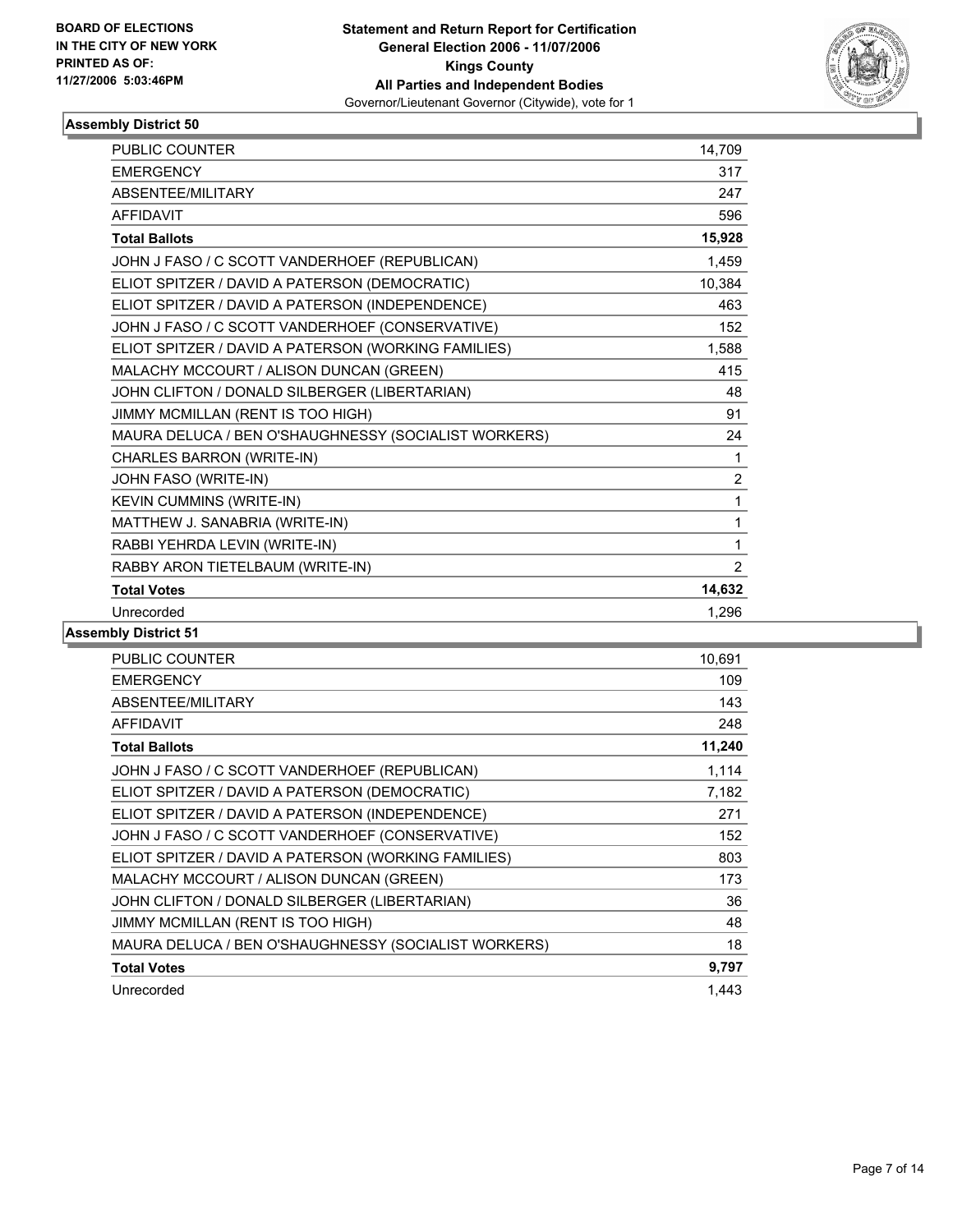

| PUBLIC COUNTER                                       | 34,210         |
|------------------------------------------------------|----------------|
| <b>EMERGENCY</b>                                     | 22             |
| <b>ABSENTEE/MILITARY</b>                             | 889            |
| <b>AFFIDAVIT</b>                                     | 1,159          |
| <b>Total Ballots</b>                                 | 36,684         |
| JOHN J FASO / C SCOTT VANDERHOEF (REPUBLICAN)        | 1,935          |
| ELIOT SPITZER / DAVID A PATERSON (DEMOCRATIC)        | 22,896         |
| ELIOT SPITZER / DAVID A PATERSON (INDEPENDENCE)      | 1,224          |
| JOHN J FASO / C SCOTT VANDERHOEF (CONSERVATIVE)      | 293            |
| ELIOT SPITZER / DAVID A PATERSON (WORKING FAMILIES)  | 7,575          |
| MALACHY MCCOURT / ALISON DUNCAN (GREEN)              | 1,160          |
| JOHN CLIFTON / DONALD SILBERGER (LIBERTARIAN)        | 126            |
| JIMMY MCMILLAN (RENT IS TOO HIGH)                    | 134            |
| MAURA DELUCA / BEN O'SHAUGHNESSY (SOCIALIST WORKERS) | 34             |
| BILL CLINTON (WRITE-IN)                              | 1              |
| HOWARD PHILLIPS (WRITE-IN)                           | $\overline{2}$ |
| JIM DIMINI (WRITE-IN)                                | 1              |
| MCCOURT (WRITE-IN)                                   | 1              |
| MCLACAY (WRITE-IN)                                   | 1              |
| PATAKI (WRITE-IN)                                    |                |
| <b>Total Votes</b>                                   | 35,384         |
| Unrecorded                                           | 1,300          |

| PUBLIC COUNTER                                       | 15,410 |
|------------------------------------------------------|--------|
| <b>EMERGENCY</b>                                     | 68     |
| ABSENTEE/MILITARY                                    | 158    |
| <b>AFFIDAVIT</b>                                     | 453    |
| <b>Total Ballots</b>                                 | 16,123 |
| JOHN J FASO / C SCOTT VANDERHOEF (REPUBLICAN)        | 715    |
| ELIOT SPITZER / DAVID A PATERSON (DEMOCRATIC)        | 11,247 |
| ELIOT SPITZER / DAVID A PATERSON (INDEPENDENCE)      | 378    |
| JOHN J FASO / C SCOTT VANDERHOEF (CONSERVATIVE)      | 126    |
| ELIOT SPITZER / DAVID A PATERSON (WORKING FAMILIES)  | 830    |
| MALACHY MCCOURT / ALISON DUNCAN (GREEN)              | 250    |
| JOHN CLIFTON / DONALD SILBERGER (LIBERTARIAN)        | 58     |
| JIMMY MCMILLAN (RENT IS TOO HIGH)                    | 85     |
| MAURA DELUCA / BEN O'SHAUGHNESSY (SOCIALIST WORKERS) | 34     |
| <b>Total Votes</b>                                   | 13,723 |
| Unrecorded                                           | 2,400  |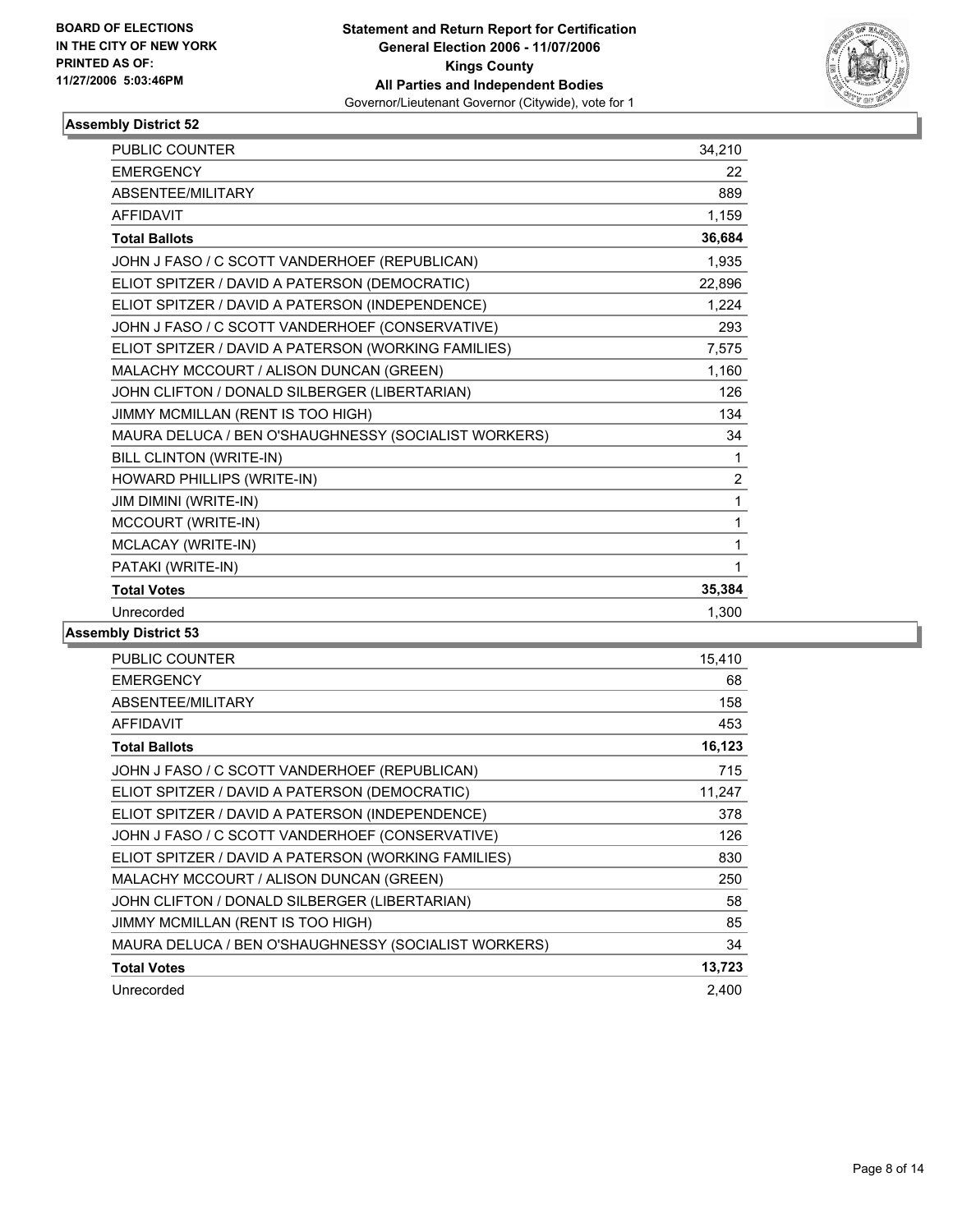

| PUBLIC COUNTER                                       | 11,737 |
|------------------------------------------------------|--------|
| <b>EMERGENCY</b>                                     | 126    |
| <b>ABSENTEE/MILITARY</b>                             | 84     |
| <b>AFFIDAVIT</b>                                     | 281    |
| <b>Total Ballots</b>                                 | 12,243 |
| JOHN J FASO / C SCOTT VANDERHOEF (REPUBLICAN)        | 459    |
| ELIOT SPITZER / DAVID A PATERSON (DEMOCRATIC)        | 8,967  |
| ELIOT SPITZER / DAVID A PATERSON (INDEPENDENCE)      | 283    |
| JOHN J FASO / C SCOTT VANDERHOEF (CONSERVATIVE)      | 104    |
| ELIOT SPITZER / DAVID A PATERSON (WORKING FAMILIES)  | 483    |
| MALACHY MCCOURT / ALISON DUNCAN (GREEN)              | 48     |
| JOHN CLIFTON / DONALD SILBERGER (LIBERTARIAN)        | 29     |
| JIMMY MCMILLAN (RENT IS TOO HIGH)                    | 68     |
| MAURA DELUCA / BEN O'SHAUGHNESSY (SOCIALIST WORKERS) | 19     |
| <b>Total Votes</b>                                   | 10,460 |
| Unrecorded                                           | 1.783  |

| <b>PUBLIC COUNTER</b>                                | 14,766 |
|------------------------------------------------------|--------|
| <b>EMERGENCY</b>                                     | 20     |
| ABSENTEE/MILITARY                                    | 152    |
| <b>AFFIDAVIT</b>                                     | 286    |
| <b>Total Ballots</b>                                 | 15,237 |
| JOHN J FASO / C SCOTT VANDERHOEF (REPUBLICAN)        | 321    |
| ELIOT SPITZER / DAVID A PATERSON (DEMOCRATIC)        | 11,496 |
| ELIOT SPITZER / DAVID A PATERSON (INDEPENDENCE)      | 540    |
| JOHN J FASO / C SCOTT VANDERHOEF (CONSERVATIVE)      | 105    |
| ELIOT SPITZER / DAVID A PATERSON (WORKING FAMILIES)  | 653    |
| MALACHY MCCOURT / ALISON DUNCAN (GREEN)              | 45     |
| JOHN CLIFTON / DONALD SILBERGER (LIBERTARIAN)        | 24     |
| JIMMY MCMILLAN (RENT IS TOO HIGH)                    | 107    |
| MAURA DELUCA / BEN O'SHAUGHNESSY (SOCIALIST WORKERS) | 24     |
| BENJAMIN A MARSHALL (WRITE-IN)                       | 2      |
| <b>Total Votes</b>                                   | 13,317 |
| Unrecorded                                           | 1,920  |
|                                                      |        |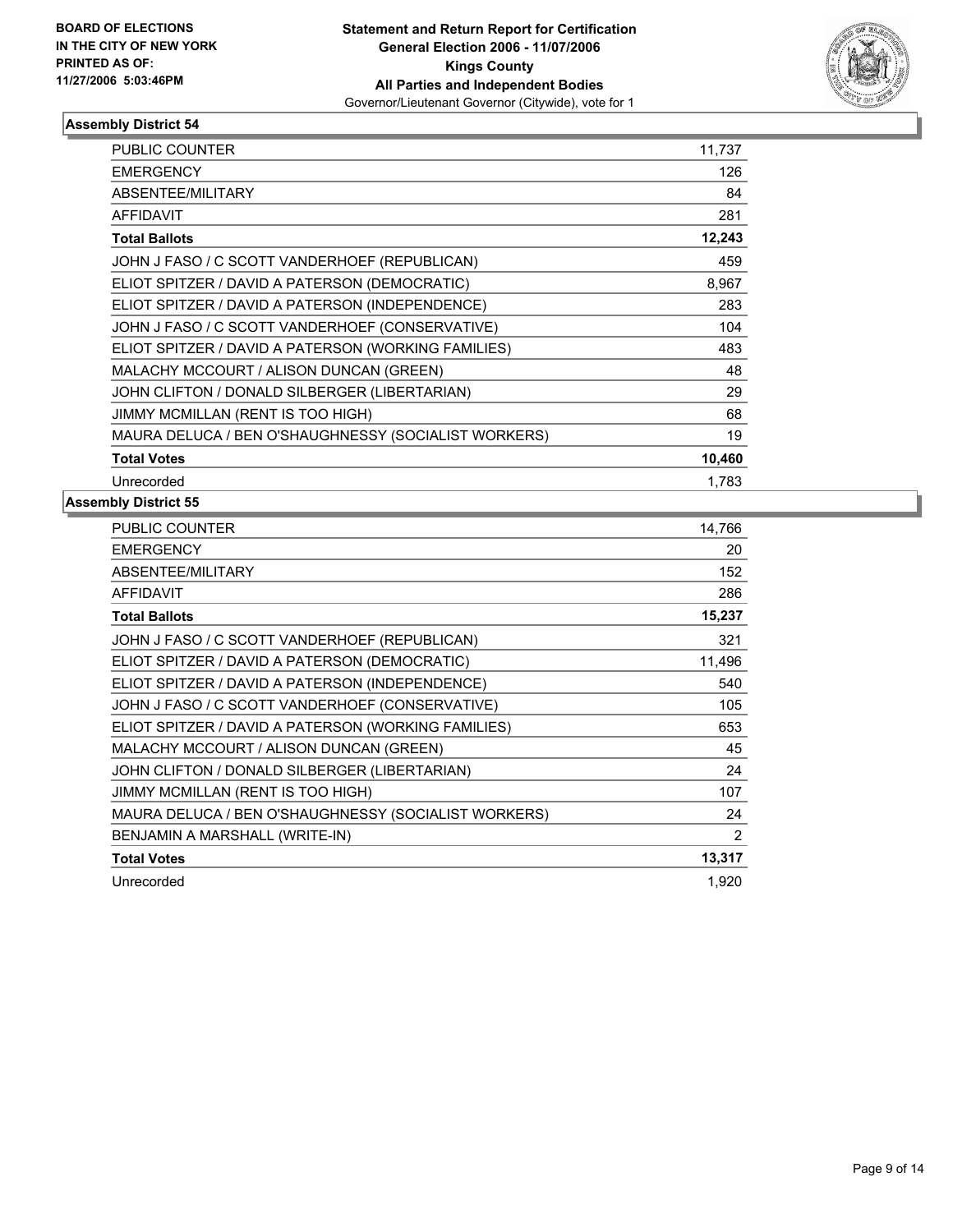

| <b>PUBLIC COUNTER</b>                                | 16,670         |
|------------------------------------------------------|----------------|
| <b>EMERGENCY</b>                                     | 121            |
| ABSENTEE/MILITARY                                    | 217            |
| <b>AFFIDAVIT</b>                                     | 436            |
| <b>Total Ballots</b>                                 | 17,456         |
| JOHN J FASO / C SCOTT VANDERHOEF (REPUBLICAN)        | 333            |
| ELIOT SPITZER / DAVID A PATERSON (DEMOCRATIC)        | 13,504         |
| ELIOT SPITZER / DAVID A PATERSON (INDEPENDENCE)      | 469            |
| JOHN J FASO / C SCOTT VANDERHOEF (CONSERVATIVE)      | 111            |
| ELIOT SPITZER / DAVID A PATERSON (WORKING FAMILIES)  | 847            |
| MALACHY MCCOURT / ALISON DUNCAN (GREEN)              | 93             |
| JOHN CLIFTON / DONALD SILBERGER (LIBERTARIAN)        | 29             |
| JIMMY MCMILLAN (RENT IS TOO HIGH)                    | 160            |
| MAURA DELUCA / BEN O'SHAUGHNESSY (SOCIALIST WORKERS) | 25             |
| AL SHARPTON (WRITE-IN)                               | 1              |
| ALTON MADDOX (WRITE-IN)                              | $\overline{c}$ |
| CHARLES BARRON (WRITE-IN)                            | $\overline{c}$ |
| <b>Total Votes</b>                                   | 15,576         |
| Unrecorded                                           | 1,880          |

| PUBLIC COUNTER                                       | 23,380 |
|------------------------------------------------------|--------|
| <b>EMERGENCY</b>                                     | 67     |
| ABSENTEE/MILITARY                                    | 401    |
| <b>AFFIDAVIT</b>                                     | 715    |
| <b>Total Ballots</b>                                 | 24,649 |
| JOHN J FASO / C SCOTT VANDERHOEF (REPUBLICAN)        | 471    |
| ELIOT SPITZER / DAVID A PATERSON (DEMOCRATIC)        | 17,296 |
| ELIOT SPITZER / DAVID A PATERSON (INDEPENDENCE)      | 887    |
| JOHN J FASO / C SCOTT VANDERHOEF (CONSERVATIVE)      | 123    |
| ELIOT SPITZER / DAVID A PATERSON (WORKING FAMILIES)  | 3,279  |
| MALACHY MCCOURT / ALISON DUNCAN (GREEN)              | 431    |
| JOHN CLIFTON / DONALD SILBERGER (LIBERTARIAN)        | 44     |
| JIMMY MCMILLAN (RENT IS TOO HIGH)                    | 169    |
| MAURA DELUCA / BEN O'SHAUGHNESSY (SOCIALIST WORKERS) | 39     |
| CHARLES BARLEY (WRITE-IN)                            |        |
| CHARLES BARRON (WRITE-IN)                            | 11     |
| NOAM CHOMSKY (WRITE-IN)                              | 1      |
| TERRY MORRIS (WRITE-IN)                              |        |
| TOM SUOZZI (WRITE-IN)                                |        |
| <b>Total Votes</b>                                   | 22,754 |
| Unrecorded                                           | 1,895  |
|                                                      |        |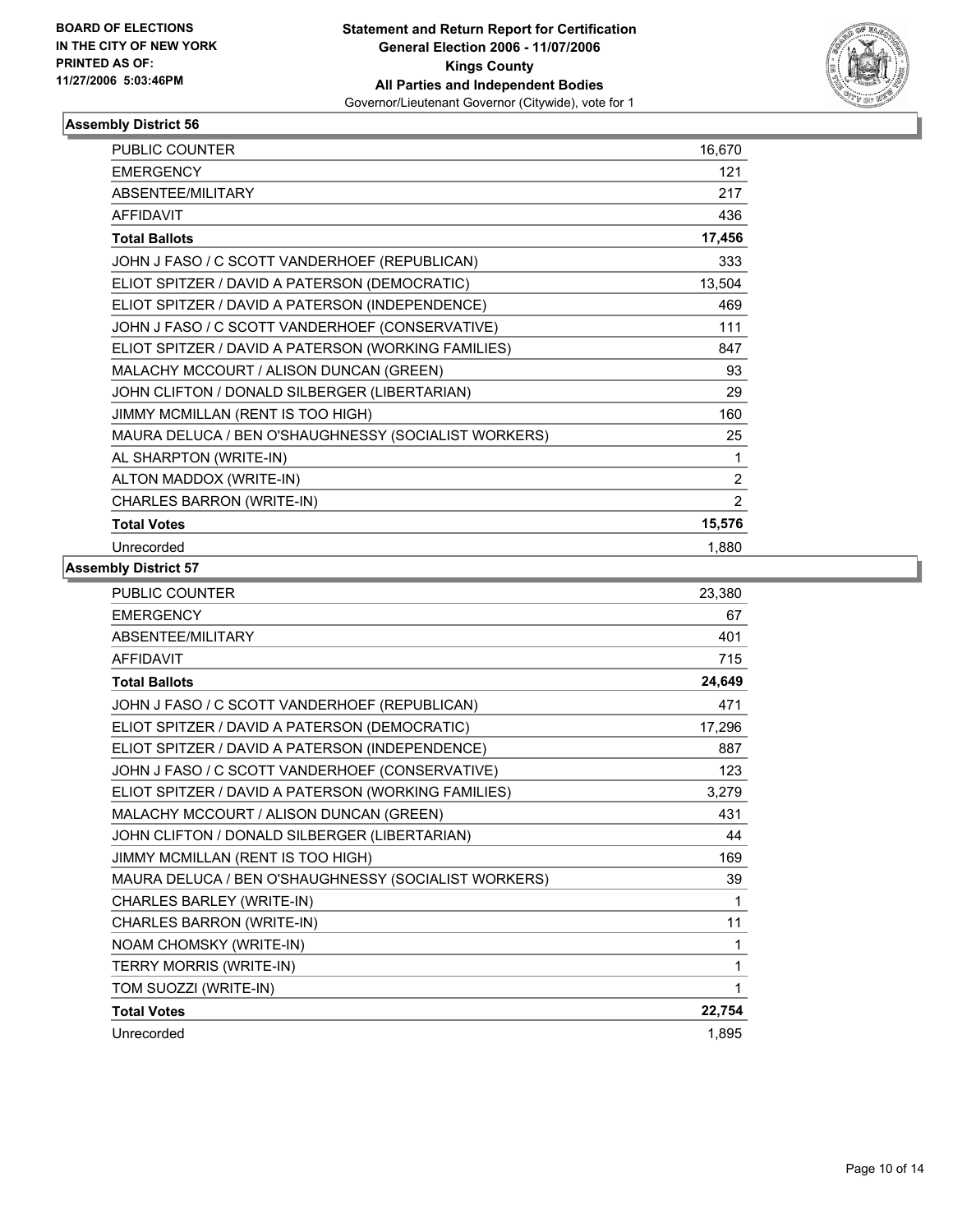

| <b>PUBLIC COUNTER</b>                                | 18,903 |  |
|------------------------------------------------------|--------|--|
| <b>EMERGENCY</b>                                     | 63     |  |
| ABSENTEE/MILITARY                                    | 326    |  |
| <b>AFFIDAVIT</b>                                     | 293    |  |
| <b>Total Ballots</b>                                 | 19,620 |  |
| JOHN J FASO / C SCOTT VANDERHOEF (REPUBLICAN)        | 522    |  |
| ELIOT SPITZER / DAVID A PATERSON (DEMOCRATIC)        | 15,620 |  |
| ELIOT SPITZER / DAVID A PATERSON (INDEPENDENCE)      | 445    |  |
| JOHN J FASO / C SCOTT VANDERHOEF (CONSERVATIVE)      | 135    |  |
| ELIOT SPITZER / DAVID A PATERSON (WORKING FAMILIES)  | 878    |  |
| MALACHY MCCOURT / ALISON DUNCAN (GREEN)              | 42     |  |
| JOHN CLIFTON / DONALD SILBERGER (LIBERTARIAN)        | 20     |  |
| JIMMY MCMILLAN (RENT IS TOO HIGH)                    | 76     |  |
| MAURA DELUCA / BEN O'SHAUGHNESSY (SOCIALIST WORKERS) | 11     |  |
| CHARLES BARRON (WRITE-IN)                            | 3      |  |
| <b>Total Votes</b>                                   | 17,752 |  |
| Unrecorded                                           | 1,868  |  |

| PUBLIC COUNTER                                       | 19,385 |
|------------------------------------------------------|--------|
| <b>EMERGENCY</b>                                     | 63     |
| ABSENTEE/MILITARY                                    | 286    |
| <b>AFFIDAVIT</b>                                     | 307    |
| <b>Total Ballots</b>                                 | 20,098 |
| JOHN J FASO / C SCOTT VANDERHOEF (REPUBLICAN)        | 2,965  |
| ELIOT SPITZER / DAVID A PATERSON (DEMOCRATIC)        | 13,944 |
| ELIOT SPITZER / DAVID A PATERSON (INDEPENDENCE)      | 461    |
| JOHN J FASO / C SCOTT VANDERHOEF (CONSERVATIVE)      | 502    |
| ELIOT SPITZER / DAVID A PATERSON (WORKING FAMILIES)  | 638    |
| MALACHY MCCOURT / ALISON DUNCAN (GREEN)              | 85     |
| JOHN CLIFTON / DONALD SILBERGER (LIBERTARIAN)        | 34     |
| JIMMY MCMILLAN (RENT IS TOO HIGH)                    | 48     |
| MAURA DELUCA / BEN O'SHAUGHNESSY (SOCIALIST WORKERS) | 7      |
| <b>Total Votes</b>                                   | 18,684 |
| Unrecorded                                           | 1.414  |
|                                                      |        |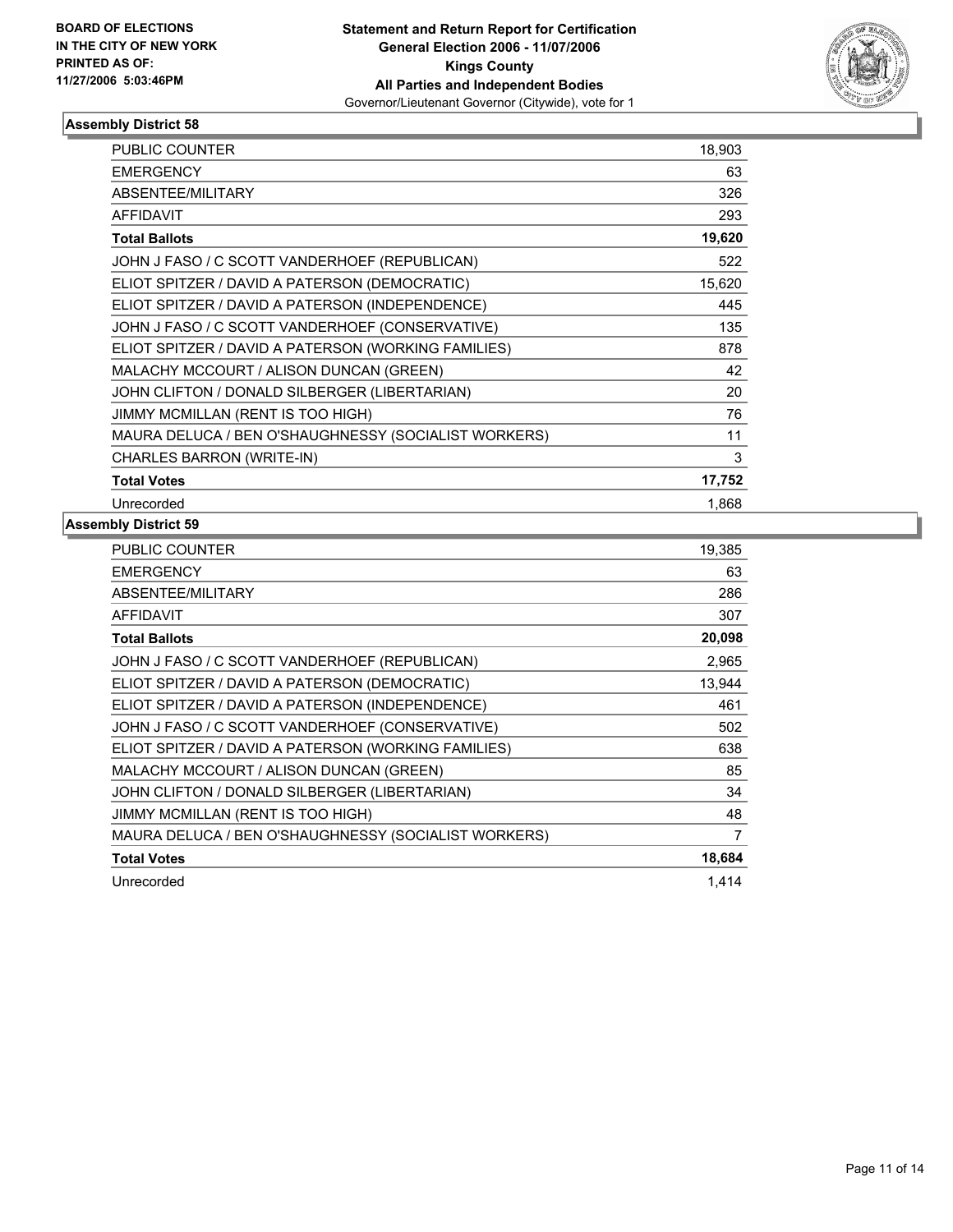

| <b>PUBLIC COUNTER</b>                                | 8,673 |
|------------------------------------------------------|-------|
| <b>EMERGENCY</b>                                     | 34    |
| ABSENTEE/MILITARY                                    | 214   |
| <b>AFFIDAVIT</b>                                     | 149   |
| <b>Total Ballots</b>                                 | 9,105 |
| JOHN J FASO / C SCOTT VANDERHOEF (REPUBLICAN)        | 2,363 |
| ELIOT SPITZER / DAVID A PATERSON (DEMOCRATIC)        | 4,936 |
| ELIOT SPITZER / DAVID A PATERSON (INDEPENDENCE)      | 267   |
| JOHN J FASO / C SCOTT VANDERHOEF (CONSERVATIVE)      | 490   |
| ELIOT SPITZER / DAVID A PATERSON (WORKING FAMILIES)  | 312   |
| MALACHY MCCOURT / ALISON DUNCAN (GREEN)              | 143   |
| JOHN CLIFTON / DONALD SILBERGER (LIBERTARIAN)        | 31    |
| JIMMY MCMILLAN (RENT IS TOO HIGH)                    | 28    |
| MAURA DELUCA / BEN O'SHAUGHNESSY (SOCIALIST WORKERS) | 12    |
| MATTHEW E. ENDLICH, ESQ (WRITE-IN)                   |       |
| <b>Total Votes</b>                                   | 8,583 |
| Unrecorded                                           | 522   |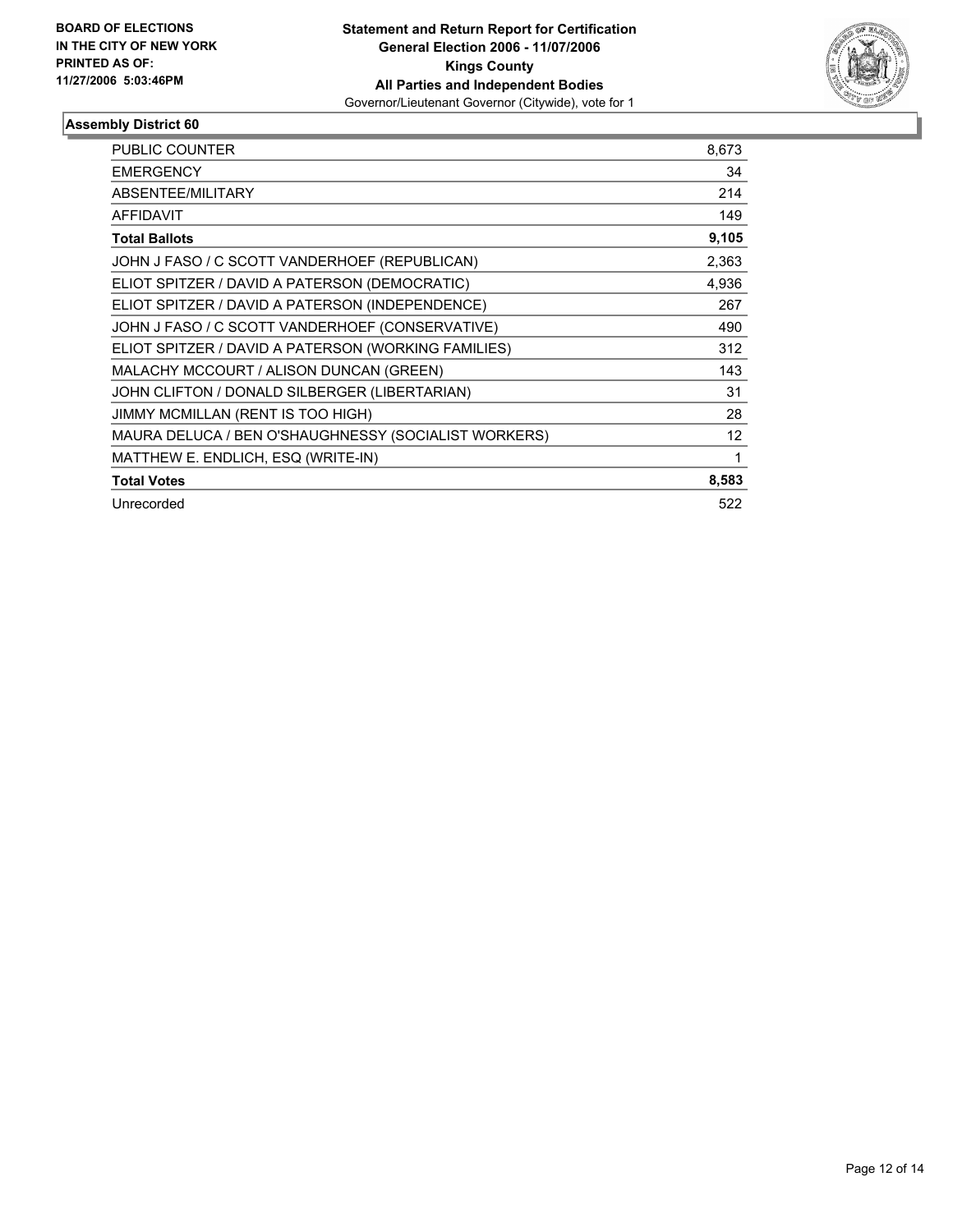

## **Total for Governor/Lieutenant Governor (Citywide) - Kings County**

| PUBLIC COUNTER                                       | 351,203                 |
|------------------------------------------------------|-------------------------|
| <b>EMERGENCY</b>                                     | 1,799                   |
| ABSENTEE/MILITARY                                    | 6,496                   |
| AFFIDAVIT                                            | 7,438                   |
| <b>Total Ballots</b>                                 | 368,512                 |
| JOHN J FASO / C SCOTT VANDERHOEF (REPUBLICAN)        | 34,818                  |
| ELIOT SPITZER / DAVID A PATERSON (DEMOCRATIC)        | 250,669                 |
| ELIOT SPITZER / DAVID A PATERSON (INDEPENDENCE)      | 9,981                   |
| JOHN J FASO / C SCOTT VANDERHOEF (CONSERVATIVE)      | 5,381                   |
| ELIOT SPITZER / DAVID A PATERSON (WORKING FAMILIES)  | 26,612                  |
| MALACHY MCCOURT / ALISON DUNCAN (GREEN)              | 4,358                   |
| JOHN CLIFTON / DONALD SILBERGER (LIBERTARIAN)        | 834                     |
| JIMMY MCMILLAN (RENT IS TOO HIGH)                    | 1,601                   |
| MAURA DELUCA / BEN O'SHAUGHNESSY (SOCIALIST WORKERS) | 364                     |
| AL SHARPTON (WRITE-IN)                               | 1                       |
| ALTON MADDOX (WRITE-IN)                              | 2                       |
| ARTHUR GAMS (WRITE-IN)                               | $\mathbf 1$             |
| BENJAMIN A MARSHALL (WRITE-IN)                       | $\overline{\mathbf{c}}$ |
| BETH S. KLEIN (WRITE-IN)                             | $\mathbf 1$             |
| BILL BRADLEY (WRITE-IN)                              | 1                       |
| BILL CLINTON (WRITE-IN)                              | 1                       |
| BILL MURAWSKI (WRITE-IN)                             | $\mathbf 1$             |
| BILL O'REILLY (WRITE-IN)                             | $\overline{\mathbf{c}}$ |
| BILL QUIRSPEAR (WRITE-IN)                            | 1                       |
| BILL WELD (WRITE-IN)                                 | 1                       |
| BRUNO A. FRUSTASI (WRITE-IN)                         | 1                       |
| CHARLES BARLEY (WRITE-IN)                            | 1                       |
| CHARLES BARRON (WRITE-IN)                            | 22                      |
| HOWARD PHILLIPS (WRITE-IN)                           | $\overline{\mathbf{c}}$ |
| JIM DIMINI (WRITE-IN)                                | $\mathbf 1$             |
| JOHN FASO (WRITE-IN)                                 | $\overline{\mathbf{c}}$ |
| JOHN JACOB (WRITE-IN)                                | $\mathbf{1}$            |
| JOHN LANDERS (WRITE-IN)                              | 1                       |
| JOHNATHAN TASINI (WRITE-IN)                          | 1                       |
| JONATHAN A KOLLEENY (WRITE-IN)                       | 1                       |
| KEVIN CUMMINS (WRITE-IN)                             | 1                       |
| LEWIS CUMMING (WRITE-IN)                             | 1                       |
| MARY FRANCE/ RON DANIELS (WRITE-IN)                  | $\overline{c}$          |
| MATTHEW E. ENDLICH, ESQ (WRITE-IN)                   | 1                       |
| MATTHEW J. SANABRIA (WRITE-IN)                       | 1                       |
| MCCOURT (WRITE-IN)                                   | 1                       |
| MCLACAY (WRITE-IN)                                   | 1                       |
| MICHAEL BLOOMBERG (WRITE-IN)                         | 1                       |
| MS. GITTEL FEINTUCH (WRITE-IN)                       | 1                       |
| NOAM CHOMSKY (WRITE-IN)                              | 1                       |
| PATAKI (WRITE-IN)                                    | 1                       |
|                                                      |                         |